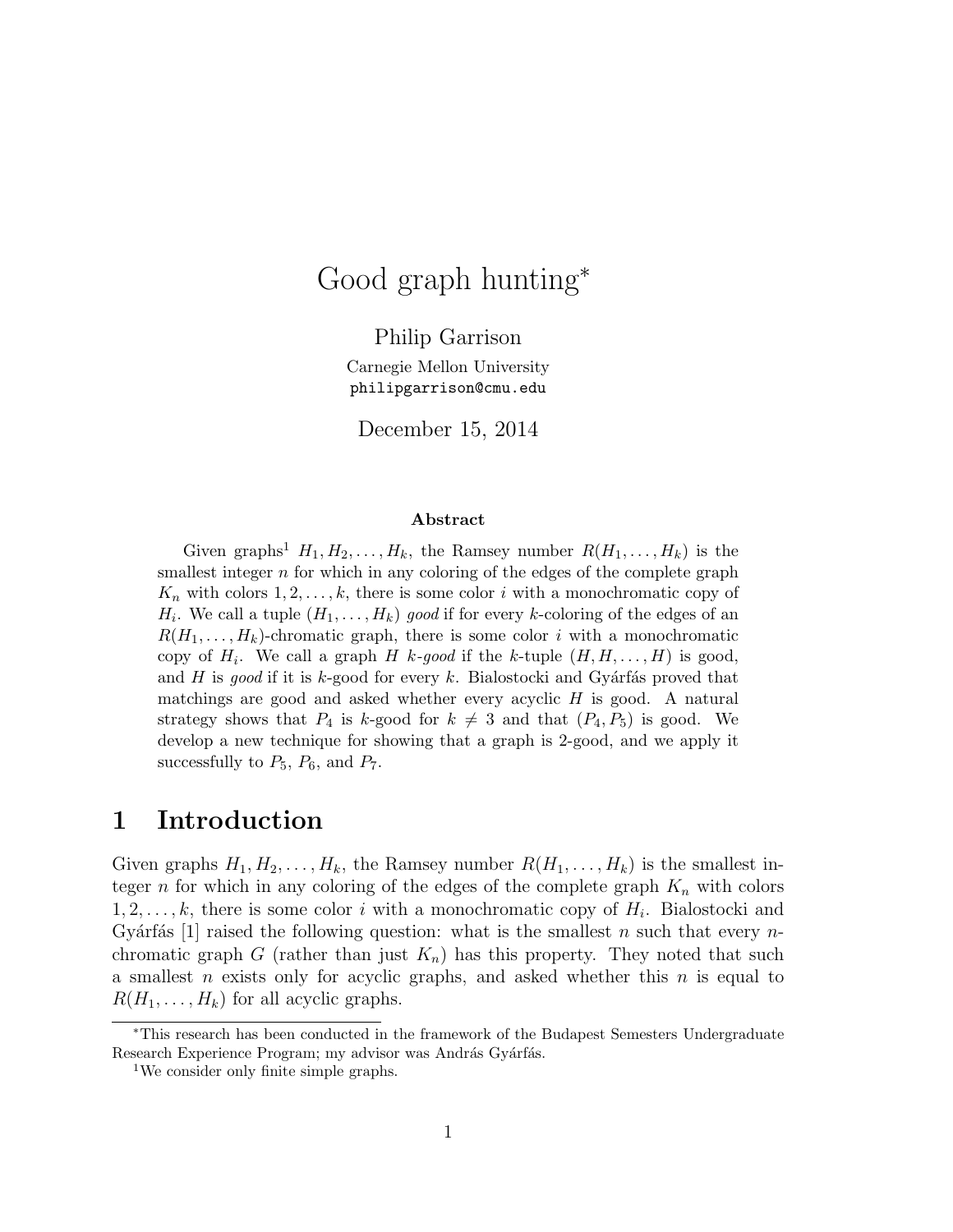**Definition 1.** We call a tuple  $(H_1, \ldots, H_k)$  good if for every k-coloring of the edges of an  $R(H_1, \ldots, H_k)$ -chromatic graph, there is some color i with a monochromatic copy of  $H_i$ .<sup>2</sup> When  $H_1 = H_2 = \cdots = H_k = H$ , we write  $R_k(H) = R(H_1, \ldots, H_k)$ . We call a graph k-good if every  $R_k(H)$ -chromatic graph contains a monochromatic H in every k-coloring of its edges, and H is good if it is k-good for every k.

Bialostocki and Gyárfás proved that matchings are good, extending a classical result of Cockayne and Lorimer [2]. As an introduction, we apply Brooks' theorem to show that stars are good graphs. In Section 2, we consider the Turán number  $ex(n, H)$  of a graph, which is the maximum number of edges among H-free graphs on n vertices. From this, we get an upper-bound on the number of edges in a graph G which has an edge coloring such that no color has a monochromatic  $H$ . For certain graphs  $H$ , we use this bound to show that such a graph  $G$  does not have enough edges to have chromatic number  $R_k(H)$ . With this, we prove that  $P_4$  is k-good for all k, with the possible exception of  $k = 3$ , and show that  $(P_4, P_5)$  is good.

This method is not strong enough to give results for other paths, so we turn to a more sophisticated technique in Section 3. We consider the possible families of  $H$ -free graphs and orient each by orienting away from those vertices with unbounded degree. Using this technique, we prove Theorem 3, which shows that a graph  $H$  is 2-good if the H-free graphs can be given a suitable partial orientation. To prove the claim " $P_5$ ,  $P_6$ , and  $P_7$  are 2-good" to be true, we demonstrate such partial orientations. Finally, we conjecture that all  $P_N$ -free graphs have suitable partial orientations.

**Theorem 1.** Let  $n \geq 3$ ,  $k \geq 2$ . Let G be a graph with  $\chi(G) \geq k(n-2)+1$  (where  $\chi(G)$  is the chromatic number of G). If G is not the complete graph, then every k-coloring of the edges of G contains a monochromatic star on n vertices  $S_n$ .

*Proof.* By Brooks' theorem, either (a) G has a vertex of degree at least  $k(n-2)+1$ , (b) G is an odd cycle and  $k(n-2)+1=3$ , or (c) G is the complete graph on  $k(n-2)+1$  vertices. By assumption, G is not complete, so only (a) or (b) is possible.

- (a) Let v be a vertex of G with degree at least  $k(n-2)+1$ . In any k-coloring of the edges of G, v must have  $n-1$  edges of the same color, so v is the center of a monochromatic  $S_n$ .
- (b) Suppose G is an odd cycle and  $k(n-2)+1=3$ . Since  $k \geq 2$  and  $n \geq 3$  by assumption, we must have  $k = 2$  and  $n = 3$ . In every 2 coloring of the edges of an odd cycle, there is a monochromatic  $S_3$ .  $\Box$

 $2n := R(H_1, \ldots, H_k)$  is the *smallest* integer with this property, because there is an n-1-chromatic graph whose edges have a k-coloring such that in every color i, there is no monochromatic  $H_i$  namely,  $K_{n-1}$ .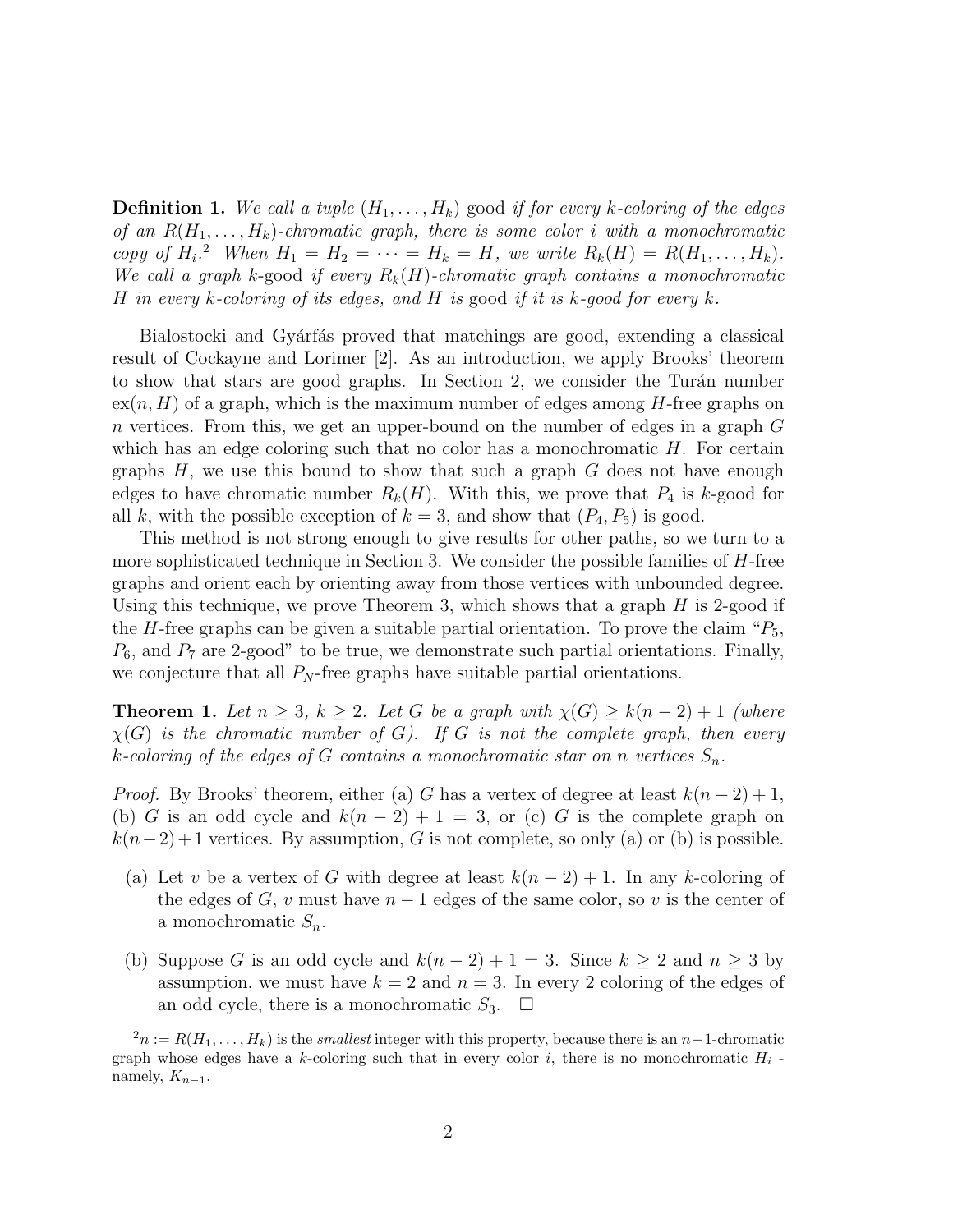#### **Corollary 1.1.** The star on n vertices,  $S_n$ , is k-good for all  $k \geq 1$ .

*Proof.* Let G be a graph with chromatic number  $R_k(S_n)$ ; we will show that every kcoloring of the edges of G has a monochromatic  $S_n$ . By definition, if G is the complete graph on  $R_k(S_n)$  vertices, every k-coloring of the edges of G has a monochromatic  $S_n$ . For the case  $k = 1$ , it is easy to see that  $R_1(S_n) = n$ . The folklore statement that any *n*-chromatic graph has a copy of every acyclic graph on  $n$  vertices shows that, in particular,  $S_n$  is 1-good, so we may assume  $k > 1$ .  $S_2 = K_2$  is trivially good  $(R_k(S_2) = 2$  for all k), so we may assume  $n > 2$ . The k-color Ramsey number of  $S_n$ is  $k(n-2) + \varepsilon$ , where  $\varepsilon = 1$  if n is odd and k is even, and  $\varepsilon = 2$  otherwise [6]. So  $\chi(G) \geq k(n-2)+1$ <sup>3</sup> By Theorem 1, every k-coloring of the edges of G contains a monochromatic  $S_n$ .  $\Box$ 

## 2 An application of Turán numbers

Given a graph H and an integer n, the Turán number  $ex(n, H)$  is the maximum number of edges in a graph on  $n$  vertices which does not have  $H$  as a subgraph. It is standard to estimate the Ramsey numbers  $R(H_1, \ldots, H_k)$  using  $ex(n, H_i)$  - here we follow this tradition.

**Theorem 2.** Let  $G = (V, E)$  and  $H_1, \ldots, H_m$  be graphs, with  $n = |V|$ . Suppose that G is not a complete graph or an odd cycle, and suppose

$$
\chi(G) \ge 1 + \frac{2}{n} \sum_{i} ex(n, H_i)
$$

Then every k coloring of the edges of G, there is some color i which contains a monochromatic  $H_i$ .

*Proof.* Let  $N = 1 + \frac{2}{n} \sum_{i} \exp(n, H_i)$ . We may suppose that G is a minimal N-chromatic graph. Since G is minimal, each vertex must have degree at least  $N-1$ . And by Brooks' theorem, since  $G$  is neither complete nor an odd cycle,  $G$  must have a vertex of degree N. So

$$
2|E| = \sum_{v \in V} \deg(v) \ge n(N-1) + 1 = 1 + 2\sum_{i} \exp(n, H_i)
$$

And thus  $|E| > \sum_i \text{ex}(n, H_i)$ . Therefore, in any coloring of the edges of G by k colors, there must be a color class i with more than  $ex(n, H_i)$  edges. Hence, color i must have a monochromatic  $H_i$ .  $\Box$ 

<sup>&</sup>lt;sup>3</sup>Note that in the case  $\varepsilon = 2$ , this result is 1 stronger than it needs to be.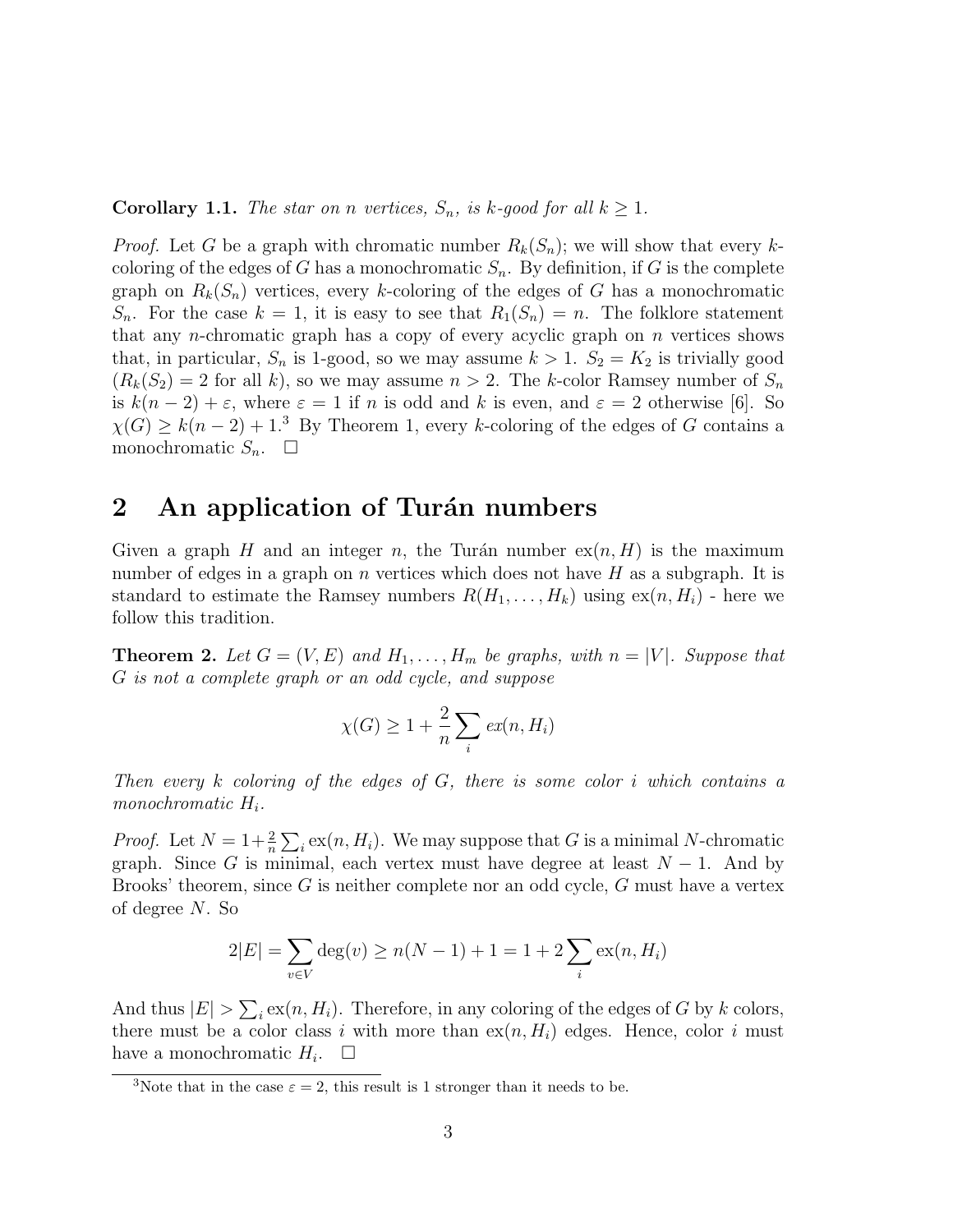#### **Corollary 2.1.**  $P_4$  is k-good for  $k \neq 3$ .

*Proof.* Let  $k \neq 3$ . Let G be a graph with chromatic number  $R_k(P_4)$ . The k-color Ramsey number  $R_k(P_4)$  is at least  $2k + 1$ , for all  $k \neq 3$  [5, 7].<sup>4</sup> Further, we know that  $ex(n, P_4) \leq n$  [4]. If G is complete, then by definition any k-coloring of its edges has a monochromatic  $P_4$ . If G is an odd cycle, then  $\chi(G) = 3$ , so  $k = 1$ . Since  $P_4$  is acyclic, it is 1-good. Otherwise, we have

$$
1 + \frac{2}{n} \sum_{i=1}^{k} \text{ex}(n, H) \le 2k + 1 \le \chi(G)
$$

So we may apply Theorem 2.  $\Box$ 

Theorem 2 is not sufficient to show that  $P_4$  is 3-good. We have  $ex(n, P_4) \leq n$  and  $R_3(P_4) = 6$  [5]. Then

$$
2\mathrm{ex}(n, P_4)\frac{3}{n} + 1 \le 7
$$

But to apply Theorem 2, we would need  $2ex(n, P_4)\frac{3}{n} + 1 \leq 6$ . Similarly, Theorem 2 is also not sufficient to show that  $P_5$  is 2-good. A more involved proof will show that  $P_5$  is 2-good, and since  $R_2(P_5) = R(P_4, P_5) = 6$  [3], it will immediately imply that  $(P_4, P_5)$  is also good. However, we can give a simple proof that  $(P_4, P_5)$  is good from Theorem 2.

#### Corollary 2.2.  $(P_4, P_5)$  is good.

*Proof.* We have  $R(P_4, P_5) = 6$  [3]. Let G be a 6-chromatic graph. G is not an odd cycle. If G is complete, then by  $R(P_4, P_5) = 6$ , every 2-coloring of its edges has a  $P_4$ in color 1 or a  $P_5$  in color 2. Otherwise, we can apply Theorem 2, since

$$
1 + \frac{2}{n}(\operatorname{ex}(n, P_4) + \operatorname{ex}(n, P_5)) \le 1 + \frac{2}{n}\left(n + \frac{3}{2}n\right) = 6 = \chi(G) \quad \Box
$$

The question of whether  $P_4$  is 3-good seems unique, as it evades proof by both this technique and the one presented in section 3. One possible method of attack is to notice that the only  $P_4$ -free graphs are (disjoint unions of) stars and triangles. So if a 3-colored graph is to have no monochromatic  $P_4$ , each of the three color classes must be the disjoint union of stars and triangles.

In the case where each color class is made up only of triangles, we have an interesting reduction. Suppose we have a vertex-critical 6-chromatic graph G and a 3-coloring of the edges such that each monochromatic connected component is a triangle. Since

<sup>&</sup>lt;sup>4</sup>Again, when  $R_k(P_4) > 2k + 1$ , this result is stronger than necessary.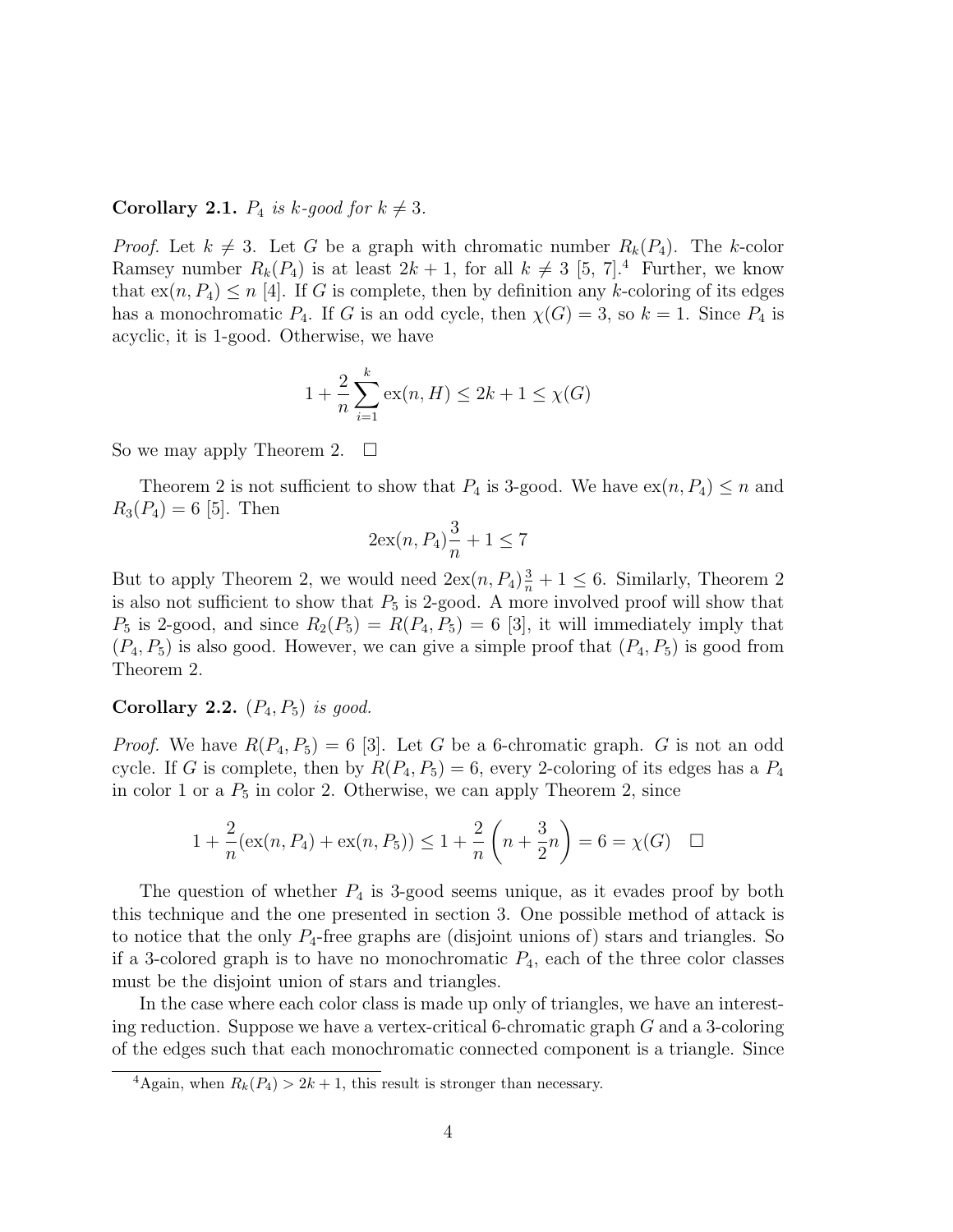G has minimum degree at least 5, every vertex must be in 3 monochromatic triangles, so in fact G must be 6-regular. If  $P_4$  is 3-good, no such 6-chromatic 6-regular graph with a decomposition into three sets of triangles can exist.

We can rephrase this as a problem about hypergraphs. Given  $G$ , we make a hypergraph  $H$  by replacing each monochromatic triangle with a hyperedge. The dual  $\mathcal{H}^*$  of  $\mathcal{H}$  is 3-uniform, 3-regular, 3-partite, and linear (every pair of edges intersect in at most one vertex). And importantly,  $\chi(G) = \chi'(\mathcal{H}^*)$ , where  $\chi'$  is the chromatic index - the fewest number of colors needed to color the edges of the hypergraph such that no two intersecting edges have the same color. Further, we can create every such dual hypergraph from some  $P_4$ -avoiding G. Thus, to show that  $P_4$  is good, it is necessary (but not sufficient) to answer the following question in the affirmative:

**Question 1.** Let  $H$  be a 3-uniform, 3-regular, 3-partite, linear hypergraph. Is  $\chi'(\mathcal{H}) \leq 5\%$ 

## 3 A new method to establish that graphs are 2 good

First, we fix some notation. Consider a partially oriented graph G with edges colored red and blue. If T is a subgraph of G and v is a vertex of T, then  $d_T(v)$ ,  $d_T^{\dagger}$  $^-_T(v)$ , and  $d^+$  $T(T(v))$  denote respectively the unoriented degree of v, the in-degree of v, and the out-degree of  $v$  within  $T$ .

We denote the red subgraph of G by  $G_r$  and the blue subgraph by  $G_b$ . We call the connected components of  $G_r$  and  $G_b$  the monochromatic parts of G. If T is a monochromatic part of G and T has no oriented edges, T is a main part of G. If  $T$ does have oriented edges, we define two subsets of the vertices of T. T<sup>−</sup> is the set of vertices v of T such that  $d_T^ T(T(v) \geq 2$  and there are no nontrivial directed paths from v to u such that  $d_T^ T(T(u) \geq 2$ , for any vertices u in T. And  $T_+$  is the set of vertices v such that there is a nontrivial directed path from v to u, for some  $u \in T_-\$ .

**Definition 2.** A partial orientation of a graph  $T$  is  $(s, t)$ -bounded if

(1) For every vertex v with  $d_T^ T_T^-(v) > 0,$ 

$$
d_T(v) + d_T^-(v) + \min\{1, d_T^+(v)\} \le s
$$

(2) For every vertex v of  $T$ ,

$$
d_T(v) + \min\{1, d_T^+(v) + d_T^-(v)\} \le t - 1
$$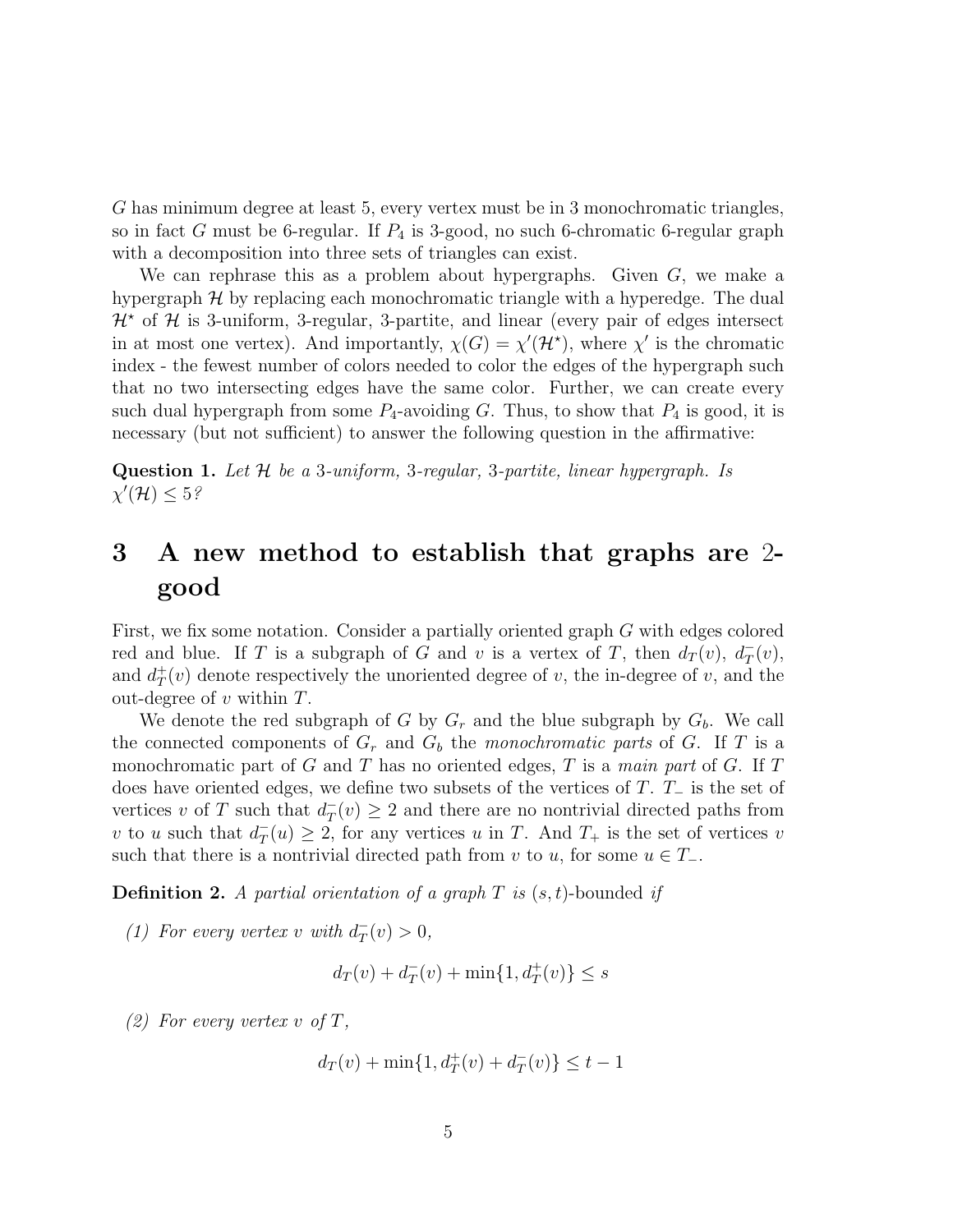(3) if T<sub>-</sub> (equivalently,  $T_+$ ) is nonempty, then  $|T_-| > |T_+|$ 

A partial orientation is  $(n, s, t)$ -bounded if it is  $(s, t)$ -bounded and

(4) If T has more than n vertices, then at least one edge of T is oriented.

A family of graphs  $\mathcal T$  is n-bounded if there are nonnegative integers s and t such that  $n > s + t - 1$ ,  $n > 2s + 2$ , and every graph in  $\mathcal T$  has an  $(n, s, t)$ -bounded partial orientation.

**Lemma 1.** The family of  $P_5$ -free graphs is 5-bounded.

Proof. A pendant edge is an edge incident with a degree 1 vertex. For each monochromatic part of  $G$ , orient each pendant edge towards the associated leaf.





We call this the *standard orientation* of the pendant edge. It is easy to see that this is a  $(5, 1, 4)$ -bounded orientation:

- (1) There are no vertices with an incoming edge and an outgoing edge of the same color.
- (3) No vertex has in-degree greater than 1, so  $T_ = T_ + = \emptyset$ .
- (4) Each component without pendant edges has at most 4 vertices.
- (2) In a component with pendant edges, if the degree one vertices are removed, the resulting graph must be a 1, 2, or 3-clique. Along with observation (4), this implies that every vertex has at most 3 unoriented edges per color.  $\Box$

We need the following technical lemma.

**Lemma 2.** Let  $G = (V, E)$  be a 2-colored graph with a given partial orientation. Let n, s, and t be nonnegative integers such that  $n > s+t-1$  and  $n > 2s+2$ . Suppose that G has minimum degree at least n. If the partial orientation of each monochromatic part is  $(s, t)$ -bounded, then every monochromatic part of G is a main part.

The proof of Lemma 2 is presented after the proof of Theorem 3, once the application is clearly in mind.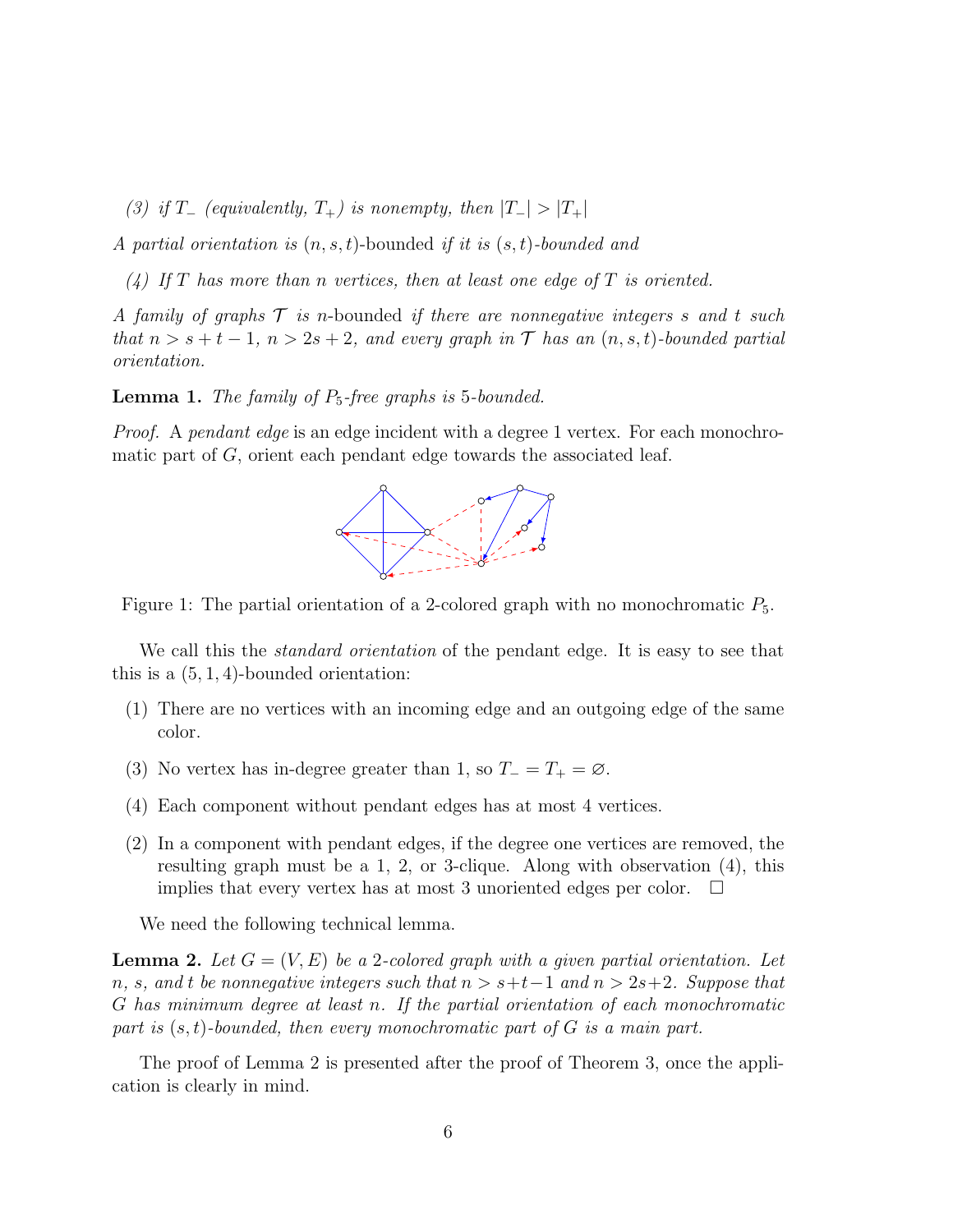**Theorem 3.** Let H be an arbitrary graph. If the family of H-free graphs is  $(R_2(H) - 1)$ bounded, then H is 2-good.

*Proof.* Let G be a minimal  $R_2(H)$ -chromatic graph, and consider a 2-coloring of G. Assume for contradiction that  $G$  has no monochromatic subgraph  $H$ . Consider an orientation of G for which the orientation of the monochromatic parts witnesses the  $(R_2(H) - 1)$ -boundedness of G. G has minimum degree  $R_2(H) - 1$ , so by Lemma 2, every monochromatic part of  $G$  is a main part with this orientation.

Define a multigraph  $G'$  as follows. Let the vertex set of  $G'$  be the set of main parts of G. For any two main parts, there is an edge between them for each vertex they have in common. Since every main part has at most  $R_2(H) - 1$  vertices and every vertex of G has degree at least  $R_2(H) - 1$ , each vertex must be in two main parts, so every vertex in  $G$  is represented as an edge in  $G'$ . Note that  $G'$  is bipartite, since no two main parts of the same color share a vertex. Further,  $G'$  has maximum degree  $R_2(H) - 1$  (the maximum size of a main part). By König's line coloring theorem, G' has a proper edge coloring with  $R_2(H)$  – 1 colors. Since each vertex in G is identified with an edge in  $G'$ , this edge coloring induces a vertex coloring of  $G$ . If two vertices are adjacent in  $G$ , they must be in the same main part, so the corresponding edges in  $G'$ are adjacent. Therefore, the induced vertex coloring is proper, so  $\chi(G) \leq R_2(H) - 1$ ; contradiction.  $\Box$ 

#### Corollary 3.1.  $P_5$  is 2-good.

*Proof.* The 2-color Ramsey number of  $P_5$  is  $R_2(P_5) = 6$  [3]. By Lemma 1, the family of  $P_5$ -free graphs is 5-bounded, so by Theorem 3,  $P_5$  is 2-good.  $\Box$ 

*Proof of Lemma 2.* Let  $G = (V, E), n, s$ , and t be given as in Lemma 2. Elementarily,  $\sum_{v\in V} d^-_G(v) = \sum_{v\in V} d^+_G(v)$ . Let  $\mathcal T$  be the set of all monochromatic parts of G. Then define

$$
G_{-} := \bigcup_{T \in \mathcal{T}} T_{-} \quad \text{and} \quad G_{+} := \bigcup_{T \in \mathcal{T}} T_{+}
$$

Also define

$$
X:=\{v\in V\setminus (G_-\cup G_+)\mid d^-_G(v)>0\text{ or }d^+_G(v)>0\}
$$

Note that every vertex incident with an oriented edge is in  $G_-, G_+,$  or X. Then we have

$$
0 = \sum_{v \in V} d_G^-(v) - d_G^+(v) = \sum_{v \in G_- \cup G_+} d_G^-(v) - d_G^+(v) + \sum_{v \in X} d_G^-(v) - d_G^+(v)
$$

To conclude that  $G_-, G_+,$  and X must be empty, we show in Claim 1 that the sum over X is positive if X is nonempty and then in Claim 2 that the sum over  $G_-\cup G_+$ is positive (if  $G_-\cup G_+$  is nonempty).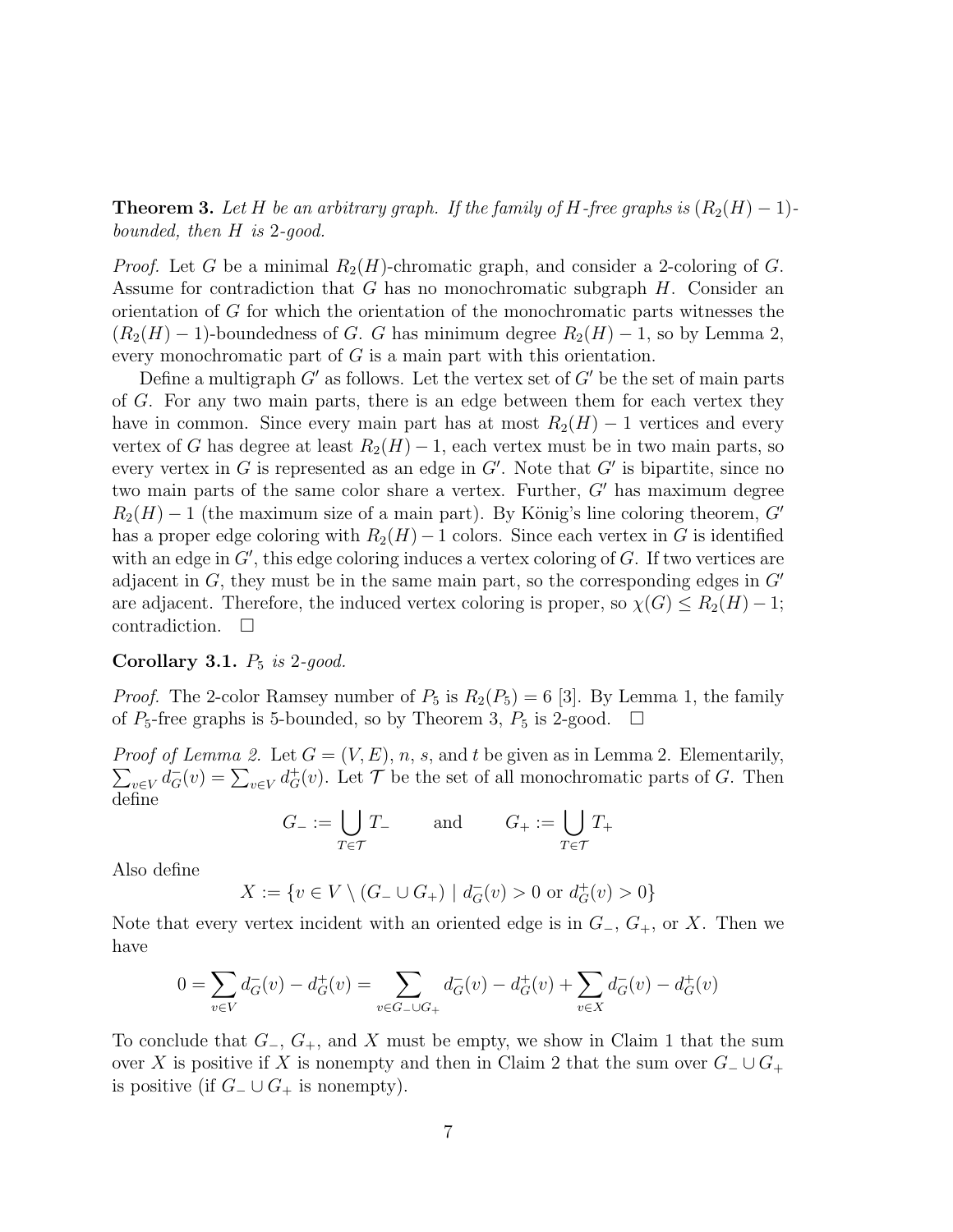**Claim 1.** Let v be a vertex in G which is incident with at least one oriented edge. If v has at most one incoming edge of each color (i.e.  $v \notin T_-\cup T_+$  for any T), then  $d_G^+(v) > d_G^-(v)$ . If v is in  $T_+$  for just one T, then  $d_G^+(v) \geq 2$ . And if v is in  $T_{1-}$  and  $T_{2-}$  for two distinct  $T_1, T_2 \in \mathcal{T}$ , then  $d_G^+(v) \geq 4$ .

This will immediately imply that  $\sum$ v∈X  $d_G^-(v) - d_G^+(v)$  is positive if X is nonempty.

*Proof.* Consider the possible combinations of colors for the incoming edges of  $v$ .

**Case 0.** If v has no incoming edges, then the oriented edge incident with v must be an outgoing edge.

**Case 1.** If v has incoming edges of only one color, we may assume without loss of generality that they are red. By  $(1)$  and  $(2)$  (in Definition 2)

$$
(d_{G_r}(v) + d_{G_r}^-(v)) + (d_{G_b}(v) + d_{G_b}^-(v)) \leq s + (t - 1)
$$

Since  $n > s + t - 1$ , v must have an outgoing edge. If the outgoing edge is red, then use  $(1)$ , and if the outgoing edge is blue, use  $(2)$ . In either case, we can strengthen the above to

$$
(d_{G_r}(v) + d_{G_r}^-(v)) + (d_{G_b}(v) + d_{G_b}^-(v)) \leq s + (t - 1) - 1
$$

so  $v$  must have a second outgoing edge. If  $v$  has in-degree at most one in each color, then v has only one incoming edge, so  $d_G^+(v) > d_G^-(v)$ .

**Case 2.** Suppose v has incoming edges of 2 colors. Then  $d_{G_r}(v) + d_{G_r}(v)$  $_{G_r}^-(v) \leq s$  and  $d_{G_b}(v) + d_{G}^{-}$  $G_b(v) \leq s$  by (1). Since  $n > 2s + 2$ , v has at least three outgoing edges. So there is some color - say, red - such that  $v$  has a red incoming edge and a red outgoing edge. Then by (1),

$$
(d_{G_r}(v) + d_{G_r}^-(v)) + (d_{G_b}(v) + d_{G_b}^-(v)) \le (s - 1) + s = 2s - 1
$$

so v has at least 4 outgoing edges. If v has in-degree at most one in each color, then v has only two incomings edges, so  $d^+(v) > d^-(v)$ .  $\Box$ 

**Claim 2.** 
$$
\sum_{v \in G_-\cup G_+} d^-_G(v) - d^+_G(v)
$$
 is positive if  $G_-\cup G_+$  is nonempty.

*Proof.* Assume  $G_-\cup G_+$  is nonempty. Since  $T_-\neq \emptyset$  iff  $T_+\neq \emptyset$  for all  $T\in \mathcal{T}$ , this implies that  $G_-\$  and  $G_+$  are both nonempty. Let  $e = (u, v)$  be an oriented (from u to v) edge in G with  $v \in G_-\cup G_+$  and  $u \notin G_-\cup G_+$ . Suppose e is colored red (blue). Since  $v \in G_-\cup G_+$ , there must be at least one T such that  $v \in T_-\text{ or } v \in T_+$ . But observe that v cannot be in  $T_$  or  $T_+$  for any red (blue)  $T \in \mathcal{T}$ : otherwise u would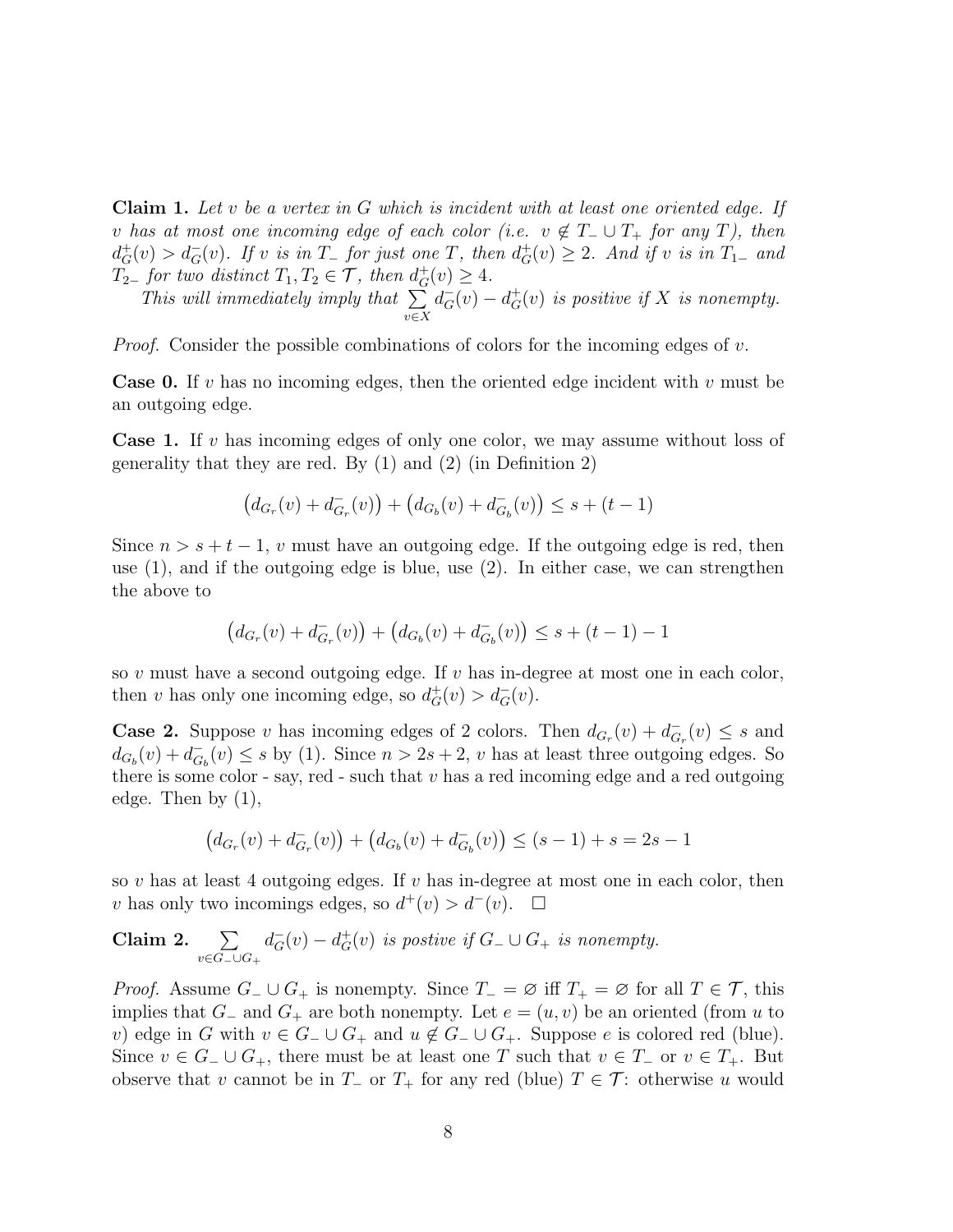be in  $T_+$ , and thus in  $G_+$ . In particular, v cannot be in both a  $T_{1-}$  and a  $T_{2+}$  for any  $T_1, T_2 \in \mathcal{T}$ , since  $T_1$  and  $T_2$  would have to be of different colors. So  $v \notin G_-\cap G_+$ . With this motivation, define  $G'_{-} := G_{-} \backslash G_{+}$  and  $G'_{+} := G_{+} \backslash G_{-}$ . The above argument shows that

$$
d_G^-(G_- \cup G_+) \le |G'_- \cup G'_+| = |G'_-| + |G'_+| \tag{*}
$$

Since no vertex  $v \in G_+$  is in  $T_{1-}$  and  $T_{2-}$  for distinct  $T_1, T_2 \in \mathcal{T}$ ,

$$
|G'_{+}| = |G_{+}| - |G_{+} \cap G_{-}| = |G_{+}| - \sum_{T \in \mathcal{T}} |G_{+} \cap T_{-}| \leq \sum_{T \in \mathcal{T}} |T_{+}| - \sum_{T \in \mathcal{T}} |G_{+} \cap T_{-}|
$$

By criterion (3),  $|T_+| < |T_-|$  if  $T_-$  and  $T_+$  are nonempty, for all  $T \in \mathcal{T}$  (and by assumption, some there is at least one such  $T$ ), so

$$
|G'_+|<\sum_{T\in\mathcal{T}}|T_-|-\sum_{T\in\mathcal{T}}|G_+\cap T_-|
$$

For any  $T \in \mathcal{T}$ , the vertices in  $T_-\,$  but not in  $G_+$  are exactly those in  $T_-\,$  and  $G'_-$ . Hence

$$
|G'_+|<\sum_{T\in\mathcal{T}}|T_-\cap G'_-|
$$

It is easy to see that this bound works for  $|G'_{-}|$  too:  $|G'_{-}| \leq \sum_{T \in \mathcal{T}} |T_{-} \cap G'_{-}|$ . Putting these together with  $(\star)$ , we have

$$
d_G^-(G_-\cup G_+)<2\sum_{T\in\mathcal{T}}|T_-\cap G'_-|
$$

Every vertex in  $G'$ <sub>-</sub> has at least two outgoing edges, by Claim 1. Those which are double-counted by  $\sum_{T \in \mathcal{T}} |T_-\cap G_-'|$  are exactly those which are in  $T_{1-}$  and  $T_{2-}$  for distinct  $T_1, T_2 \in \mathcal{T}$ . By Claim 1, these have at least four outgoing edges. If all of these outgoing edges went out of  $G_+ \cup G_-,$  we would be done; however, some of the edges may go to vertices in  $G_+ \cup G_-.$  Let k be the number of these edges from  $G'_-$  to  $G_+ \cup G_-.$  So we have  $2(\sum_{T \in \mathcal{T}} |T_- \cap G_-'|) - k \leq d_G^+(G_- \cup G_+).$  Let  $(u, v)$  be one of these edges, with  $u \in G'$  and  $v \in G_- \cup G_+$ . We show that v can have no incoming edges  $(w, v)$  with  $w \notin G_-\cup G_+$ . Suppose  $(u, v)$  is red. There is some T such that v is in  $T_$  or  $T_+$ . If  $(w, v)$  is blue, then either u or w is in  $T_+$  (depending on the color of T). If  $(w, v)$  is red, then v has two incoming edges, so there is some red T' (maybe T) such that  $v \in T'_{-}$ . But then  $u, w \in T'_{+}$ , a contradiction. Similarly, if  $(u, v)$  is blue, v can have no other incoming edges. Therefore

$$
d_G^-(G_-\cup G_+) < 2\left(\sum_{T\in\mathcal{T}}|T_-\cap G'_-|\right) - k \leq d_G^+(G_-\cup G_+) \quad \Box
$$

Therefore  $G_-, G_+,$  and X are all empty, so G is made up entirely of main parts.  $\Box$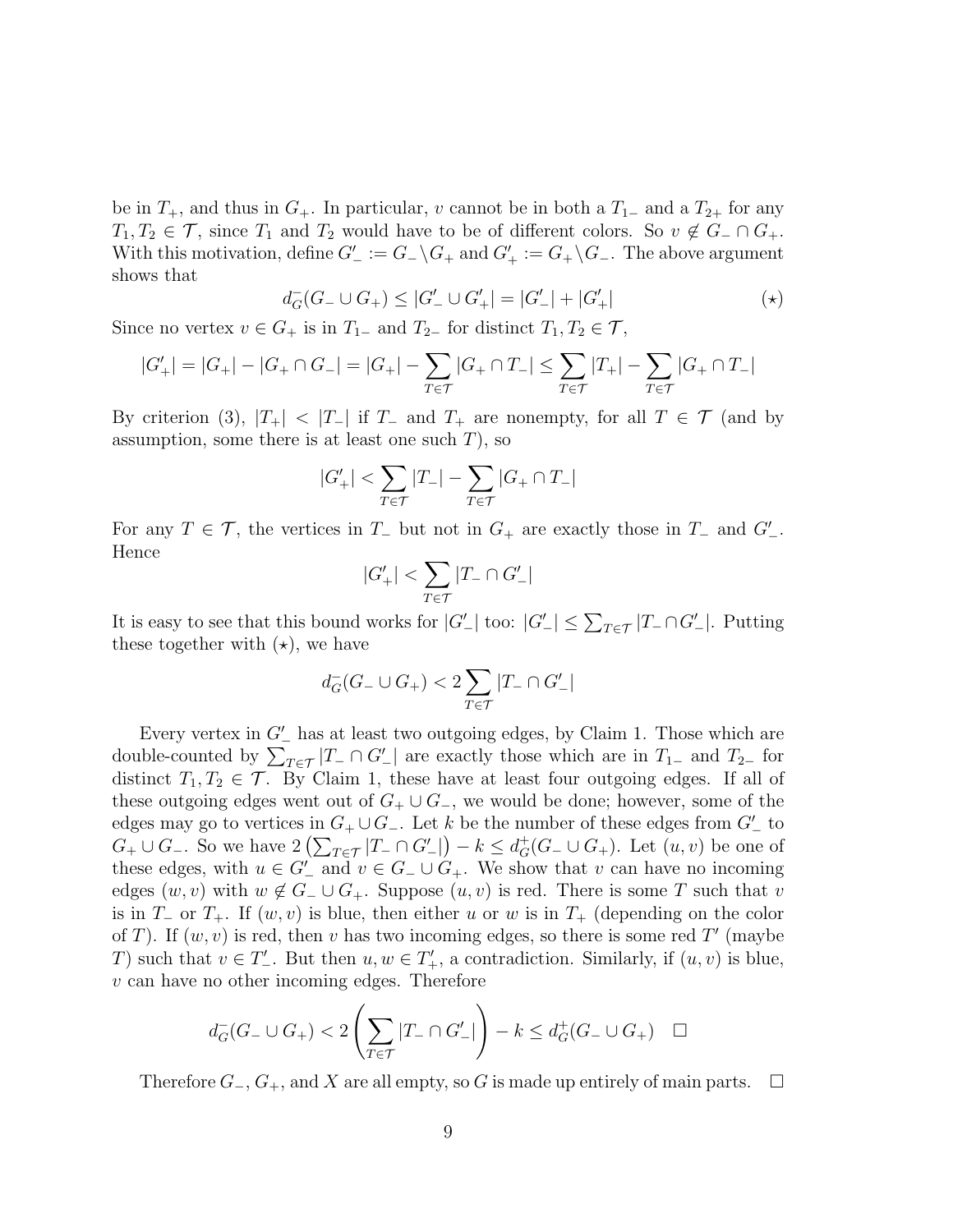### 3.1  $P_6$  and  $P_7$  are 2-good

**Definition 3.** A pendant star in a graph  $G$  is a star  $S$  where exactly one vertex in the star has an edge which is not part of the star, and that vertex is one of leaves of S. A pendant triangle in a graph  $G$  is a triangle where exactly one vertex in the triangle has an edge which is not part of the triangle.

The standard orientation of a pendant star or triangle is as follows. Let  $v$  be the vertex of the pendant subgraph which is connected to the rest of the graph.

- Orient all edges of a pendant star away from v, and
- in a pendant triangle, orient the two edges adjacent to v away from v, and leave the third unoriented.

**Theorem 4.**  $P_6$  is 2-good.

*Proof.* The 2-color Ramsey number of  $P_6$  is  $R_2(P_6) = 8$  [3]. To show that the family of  $P_6$ -free graphs is 7-bounded, we construct a  $(7, 2, 5)$ -bounded partial orientation for each  $P_6$ -free graph.

In each monochromatic part, we will partially orient the edges by (usually) orienting away from a longest cycle. Let  $T$  be a monochromatic part of  $G$ . Orient it as follows:

**Case 1.** Suppose T has a 5-cycle. Then T can have no vertices not in this cycle. In this case, we orient none of the edges  $-$  T is a main part. To see that this is indeed a  $(7, 2, 5)$ -bounded orientation of T, note that  $(2)$  and  $(4)$  are true since  $d(v) \leq 4$  for  $v \in T$  and  $|T| < 7$ .





Figure 2: If  $T$  has a 5-cycle, it is a main part.

Figure 3: If there are at least three 2 edge  $a - c$  paths, then  $T_+ = \{a, c\}$  and  $|T_-|\geq 3.$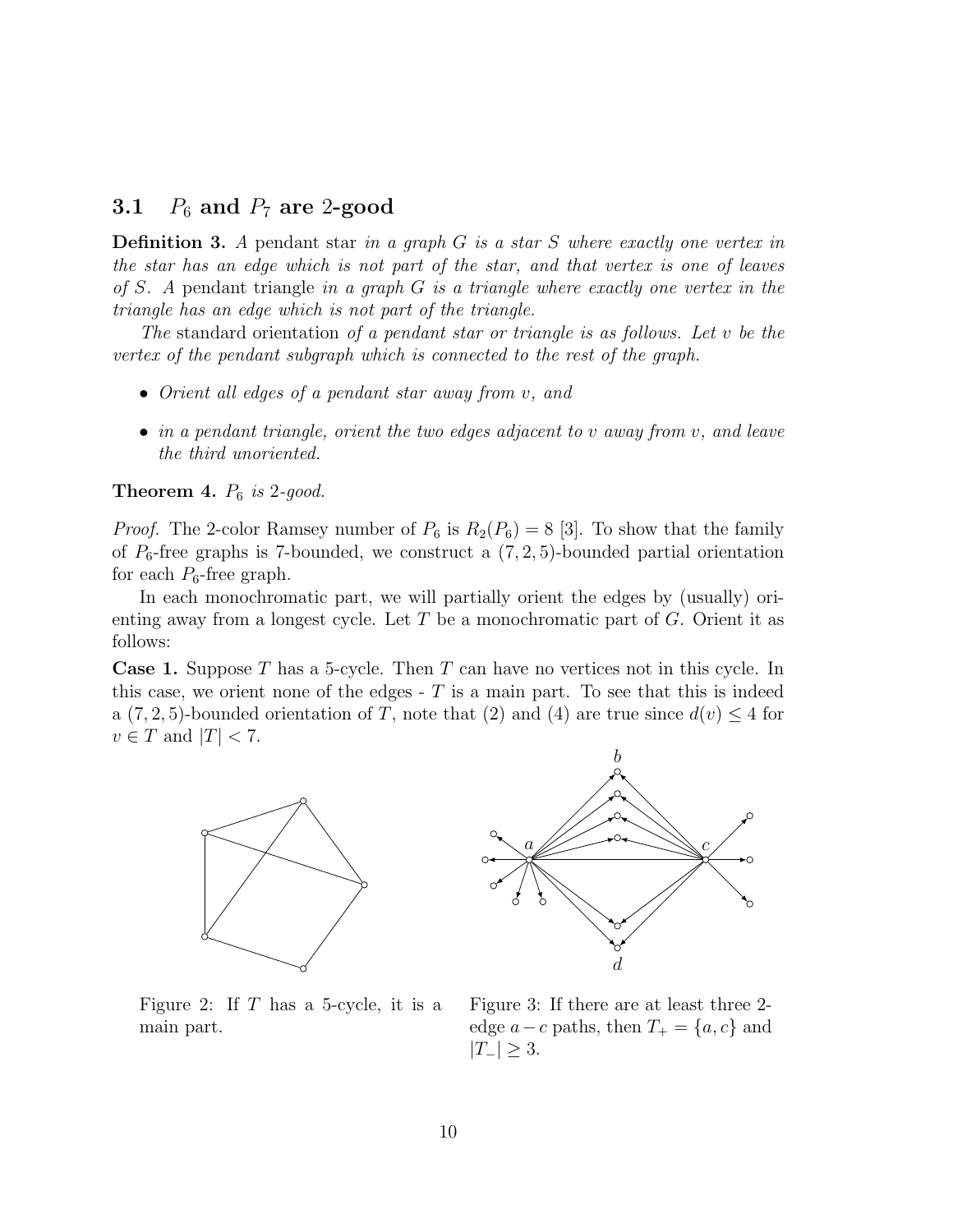**Case 2.** Suppose a longest cycle C in T is a 4-cycle. Let a, b, c, d be the vertices of  $C$ , in that order. Consider one of the vertices of  $C$ ; without loss of generality, assume it's a. Then there can be no path from a to b or from a to d without some edge in C (if there is, then there is a larger cycle than C). Further, if there is a path from  $a$ to c without using an edge in C, it must have 1 or 2 edges, for the same reason. A one-edge path from a to c is just the edge  $\{a, c\}$ , which there can only be one of. If there is a two-edge  $a - c$  path without using edges in C, note that there can be no two-edge  $b - d$  path without using edges in C. Now we consider two cases:

• Suppose there is a two-edge  $a-c$  or  $b-d$  path which avoids edges in C; without loss of generality, assume it is an  $a - c$  path. There may be many such paths let  $b = v_1, v_2, \dots, v_m = d$  be the vertices such that  $\{a, v_i\}$  and  $\{v_i, c\}$  are edges, for  $i = 1, \ldots, m$ .

Note that  $m \geq 3$ . None of the vertices  $v_1, \ldots, v_m$  can have any other edges: if there is some  $\{v_i, v_j\}$  edge, then it makes a 5-cycle, and if one of  $v_1, \ldots, v_m$  has any other edge, it makes a  $P_6$ . Note also that all of the edges from a or c which are not of the form  $\{a, v_i\}$  or  $\{c, v_i\}$  are pendant edges. So all of the edges are adjacent to either a or c; orient those adjacent to a away from  $a$ , and orient those adjacent to c away from c. The one possible exception is the edge  $\{a, c\}$ : leave this one unoriented. Since  $m \geq 3$ , this satisfies criterion (3):  $T_+ = \{a, c\}$ and  $|T_{-}| = m$ .

• Suppose that there is no two-edge  $a - c$  or  $b - d$  path avoiding C. Note that each edge which has an endpoint which is not one of  $a, b, c,$  or  $d$  is a pendant edge. Orient the pendant edges with the standard orientation.



Figure 4: If there are only two 2-edge  $a - c$  paths, just orient the pendant edges.

In both cases, condition (2) holds, and the others hold trivially. So we have a  $(7, 2, 5)$ -bounded orientation of T.

**Case 3.** Suppose a longest cycle C in T is a 3-cycle. Then there can be no path between two vertices of  $C$  that uses some edges not in  $C$ , since such a path would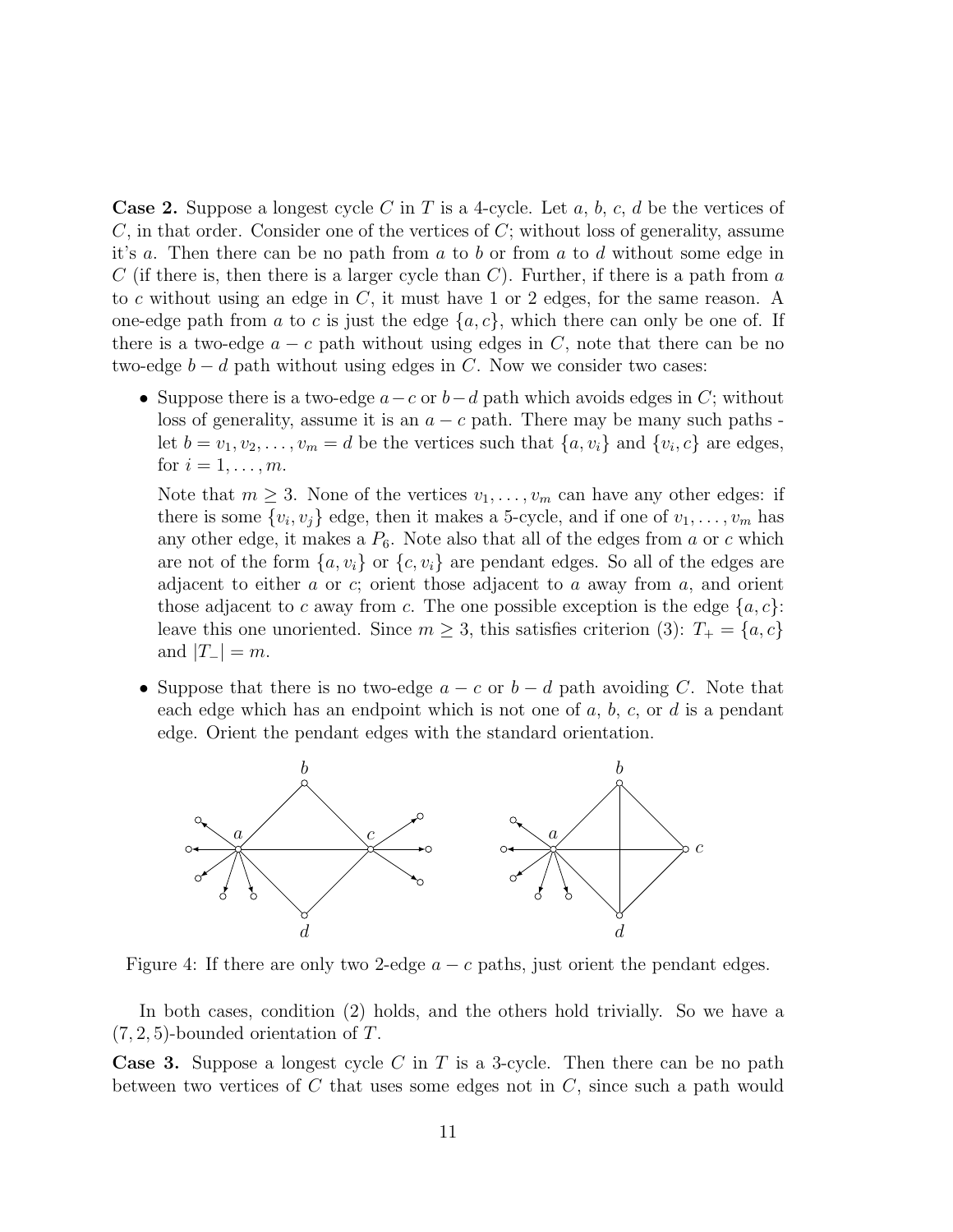imply the existence of a larger cycle. For any vertex  $v$  of  $C$ , any path from  $v$  which does not use edges in C can have at most two edges. So each vertex of C can have only pendant edges, pendant stars, or pendant triangles. Orient these according to the standard orientation.



Figure 5: If the longest cycle in  $T$  is a 3-cycle, orient pendant stars, triangles, and edges outward.



Figure 6: Orient trees away from some arbitrary root.

**Case 4.** Suppose T has no cycles. Then choose a root vertex  $r$  arbitrarily, and orient every edge away from r.

In cases 3 and 4, one can easily check properties (1) and (2) ((3) and (4) are trivial). Note that (1) holds with equality at many vertices on Figures 5 and 6.  $\Box$ 

### **Theorem 5.**  $P_7$  is 2-good.

*Proof.* The 2-color Ramsey number of  $P_7$  is  $R_2(P_7) = 9$  [3]. With a natural extension of the partial orientations from the previous proof, we can give each  $P_7$ -free graph an  $(8, 2, 6)$ -bounded orientation. Let T be a monochromatic part of G, and orient it as follows:

**Case 1.** If T has a 6-cycle, then every vertex of T is in that cycle. Leave all the edges unoriented;  $T$  is a main part.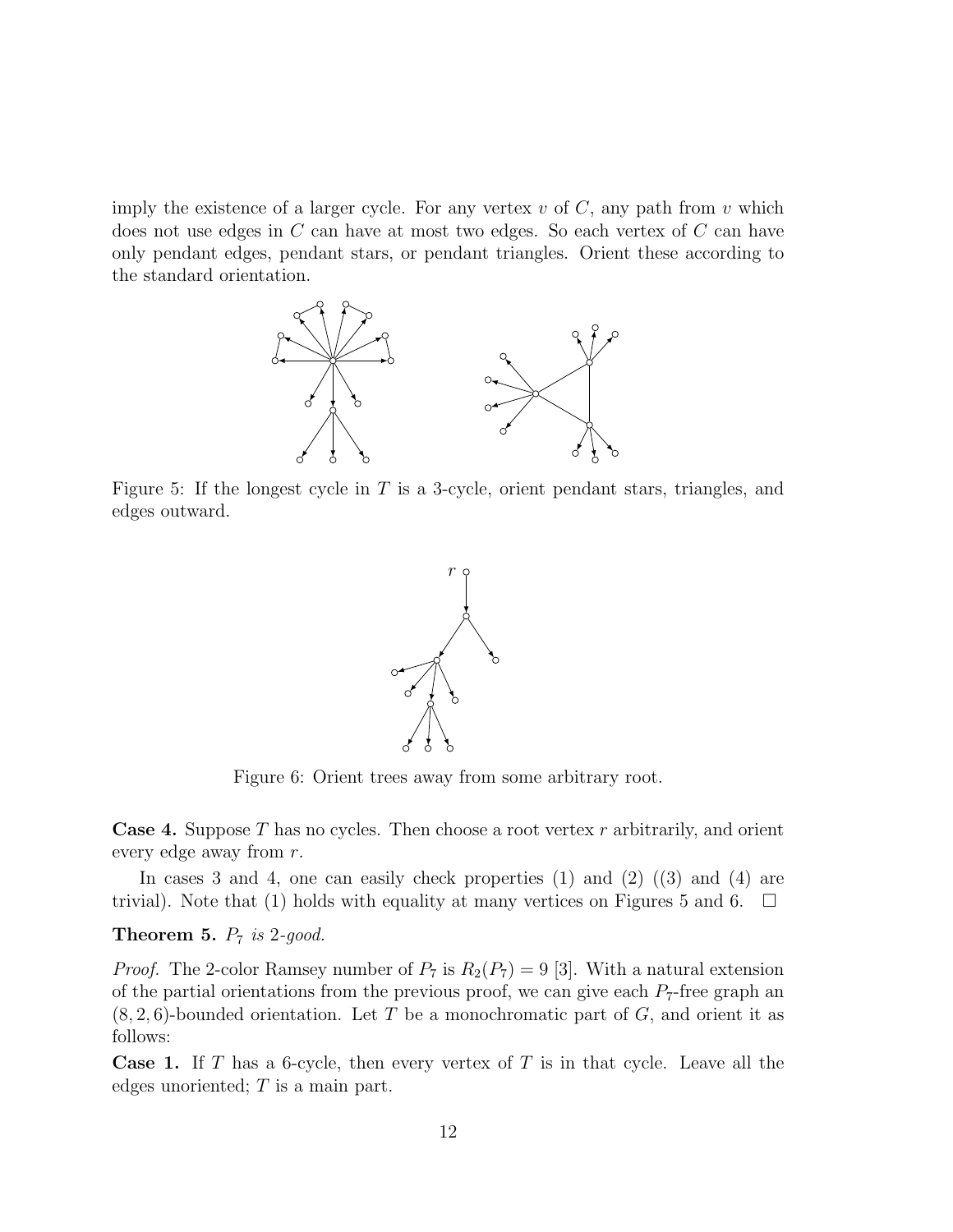



Figure 7: If  $T$  has a 6-cycle, it is a main part.

Figure 8: When  $T$  has no extra twoedge paths, orient only the pendant edges.

**Case 2.** Suppose a longest cycle C in T is a 5-cycle, with vertices  $a, b, c, d, e$ , in that order. Let  $v \neq a, b, c, d, e$  be a vertex of T such that  $d_T(v) > 1$ . Without loss of generality, we may assume that for all such vertices,  $\{a, v\}$  and  $\{v, c\}$  are edges in T. Let m be the number of vertices (including b, but not d or e) such that  $\{a, v\}$  and  $\{v, c\}$  are edges in T. And call these vertices  $b = v_1, \ldots, v_m$ . It is easy to check that there can be no edge  $\{v_i, v_j\}$  for any distinct  $i, j$ .

- If  $m = 1$ , then every edge with an endpoint not in the cycle C is a pendant edge. Orient the pendant edges away from the cycle, and leave the rest unoriented.
- $m = 2$  is a special case. We would like to orient towards  $v_1$  and  $v_2$ , but criterion (3) would not be satisfied, since we would have  $|T_-\|=|T_+\|=2$ . And we can't just orient the pendant edges, since then  $a$  or  $c$  could have unoriented degree 5 and positive out-degree, violating criterion (2). Instead, orient just  ${a, v_1}$  and  ${v_2, c}$  away from a and c. Orient the pendant edges with the standard orientation. Leave the any other edges between two vertices of the cycle unoriented (if they exist).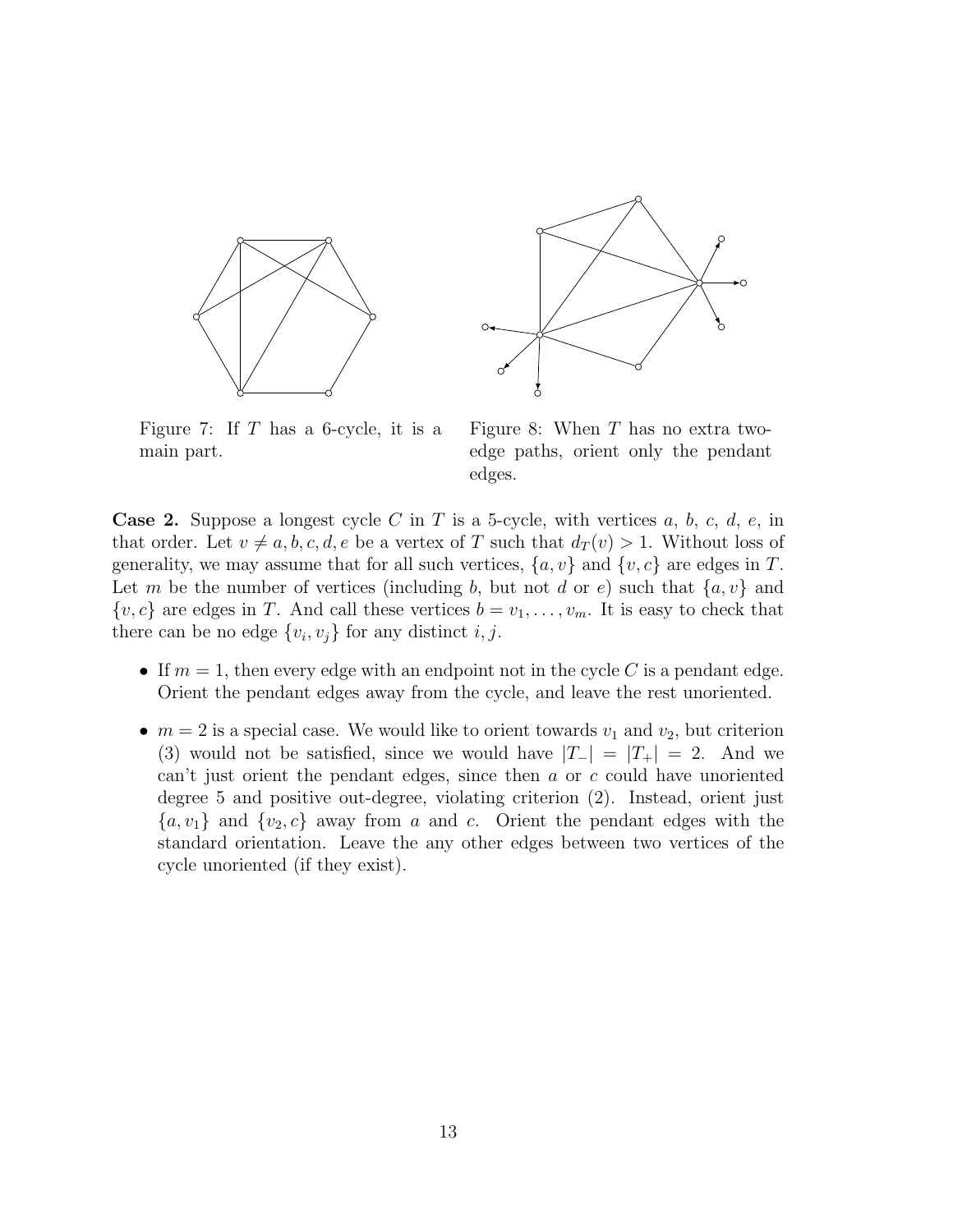

edge towards each of  $v_1$  and  $v_2$ .

Figure 9: When  $m = 2$ , orient just one Figure 10: When T has many  $a - c$ paths,  $T_-\text{ is } \{a, c\}$  and  $|T_+| \geq 3$ .

• Otherwise,  $m \geq 3$ . Orient the edges  $\{a, v_i\}$  away from a, for all  $i = 1, \ldots, m$ , orient the edges  $\{c, v_i\}$  away from c for all i. Give pendant edges the standard orientation and leave other edges between vertices of the cycle unoriented. We have  $T_ = \{a, c\}$  and  $T_ + = \{v_1, \ldots, v_m\}$ , so criterion (3) is satisfied.



Figure 11: When the longest cycle is a 4-cycle, use the orientation for the  $P_6$ -free case.

**Case 3.** Suppose a longest cycle C in T is a 4-cycle. This is exactly like the 4-cycle case from the previous proof, except here one of  $a$  or  $c$  can have pendant triangles or pendant stars, or one of  $v_1, \ldots, v_m$  can have pendant edges. Use the same partial orientation as before, and orient the pendant triangles, stars, and edges according to the standard orientation. If there are at least three vertice  $v_1, \ldots, v_m$ , then  $T_ = \{a, c\}$ and  $T_+ = \{v_1, \ldots, v_m\}$ . Otherwise,  $T_-$  and  $T_+$  are empty.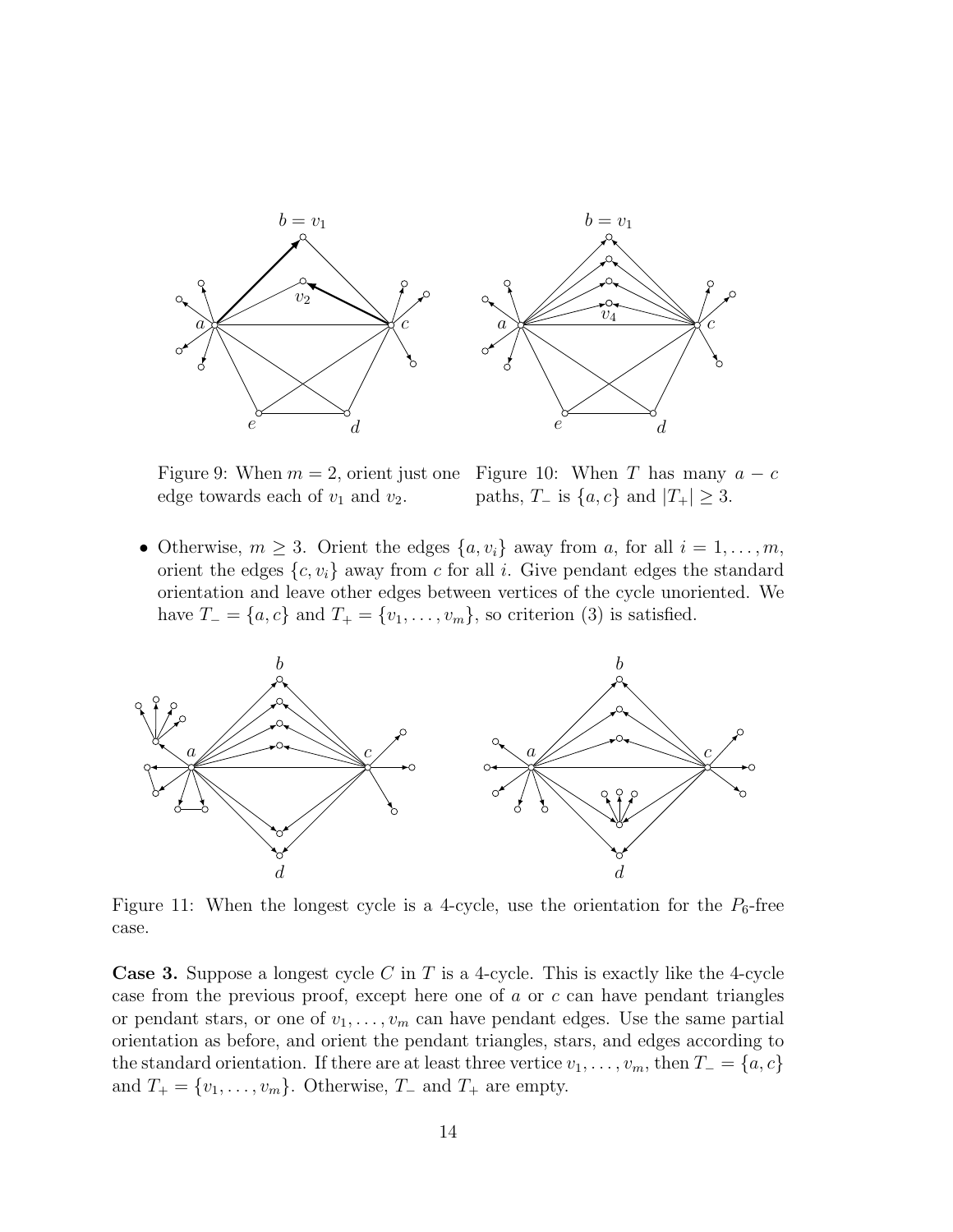**Case 4.** Suppose a longest cycle in T is a 3-cycle. Then T is made up entirely of pendant stars, pendant triangles, and pendant edges, except for at most one nonpendant star or edge. Orient every pendant edge, triangle, and star according to the standard orientation, and leave the other (at most three) edges unoriented.



Figure 12: If the longest cycle in  $T$  is a triangle,  $T$  looks like one of these graphs.

Case 5. If T has no cycles, choose a root vertex arbitrarily and orient every edge away from the root.  $\square$ 

It appears that all  $P_N$ -free graphs will admit a suitable partial orientation. For any N, consider a two-colored complete graph on  $R_2(P_N) - 1 = N + \lfloor \frac{N}{2} \rfloor$  $\frac{N}{2}$ ] – 2 vertices with no monochromatic  $P_N$  (i.e. a graph which gives the lower bound for  $R_2(P_N)$ ). We can construct such a graph as follows: take a red  $K_{N-1}$  and a blue  $K_{\lfloor \frac{N}{2} \rfloor - 1}$ . Color all of the edges in between these two parts blue. We give a partial orientation to this graph in general, with  $n = N + \lfloor \frac{N}{2} \rfloor$  $\lfloor \frac{N}{2} \rfloor - 2, t = N - 1, \text{ and } s = \lfloor \frac{N}{2} \rfloor$  $\frac{N}{2}$ ] – 1: leave the edges in the two monochromatic subgraphs unoriented and orient the remaining blue edges away from the blue  $K_{\lfloor \frac{N}{2} \rfloor}$ .



Figure 13: This graph proves  $R_2(P_{10}) \geq 14$ .

This motivates another open question: